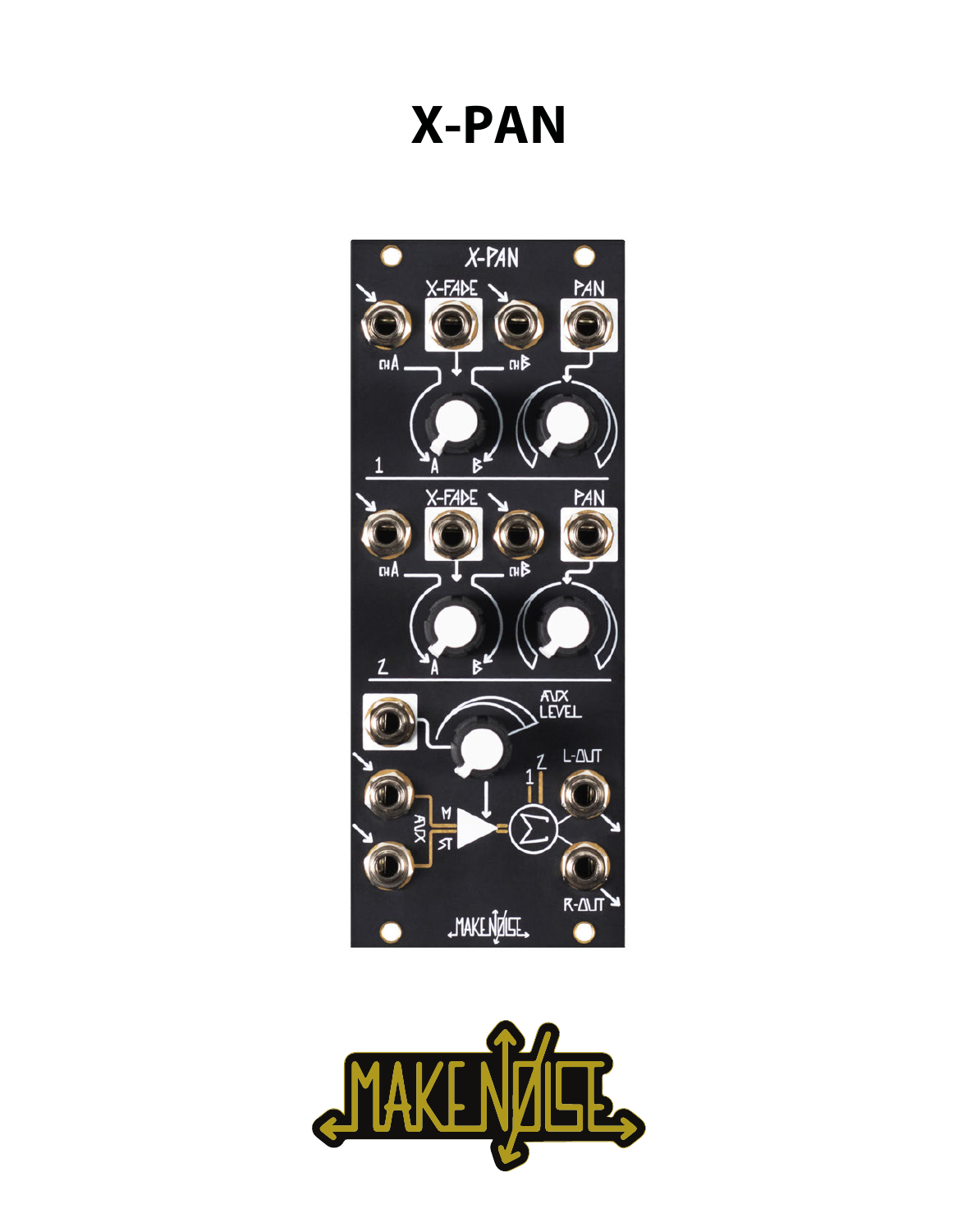# **X-PAN**

- Limited Warranty 3
- 4 Installation
- 5 Introduction/Overview
- Panel Controls and Inputs/Outputs 6
- Understanding the X-PAN 9
- 10The Crossfade and Pan CV Inputs
- 11 Tips and Tricks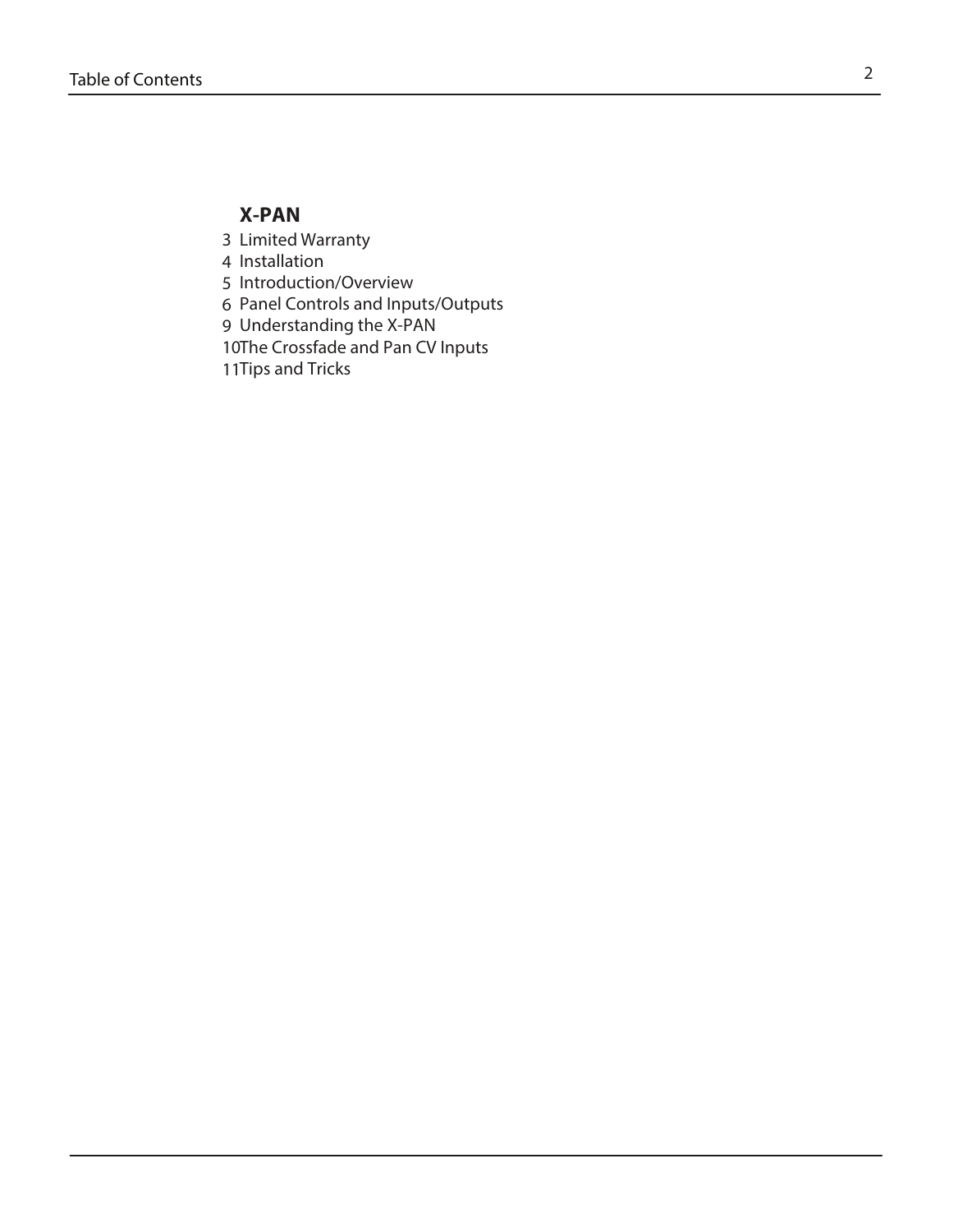# **Limited Warranty** 3

Make Noise warrants this product to be free of defects in materials or construction for a period of one year from the date of purchase (proof of purchase/invoice required).

Malfunction resulting from wrong power supply voltages, backwards or reversed eurorack bus board cable connection, abuse of the product, removing knobs, changing face plates, or any other causes determined by Make Noise to be the fault of the user are not covered by this warranty, and normal service rates will apply.

During the warranty period, any defective products will be repaired or replaced, at the option of Make Noise, on a return-to-Make Noise basis with the customer paying the transit cost to Make Noise.

Make Noise implies and accepts no responsibility for harm to person or apparatus caused through operation of this product.

Please contact technical@makenoisemusic.com with any questions, Return To Manufacturer Authorization, or any needs & comments.

http://www.makenoisemusic.com



**About This Manual:** Written by Walker Farrell and Tony Rolando

**X-PAN Hardware Design:** Tony Rolando

Special Thanks to the Beta Testers!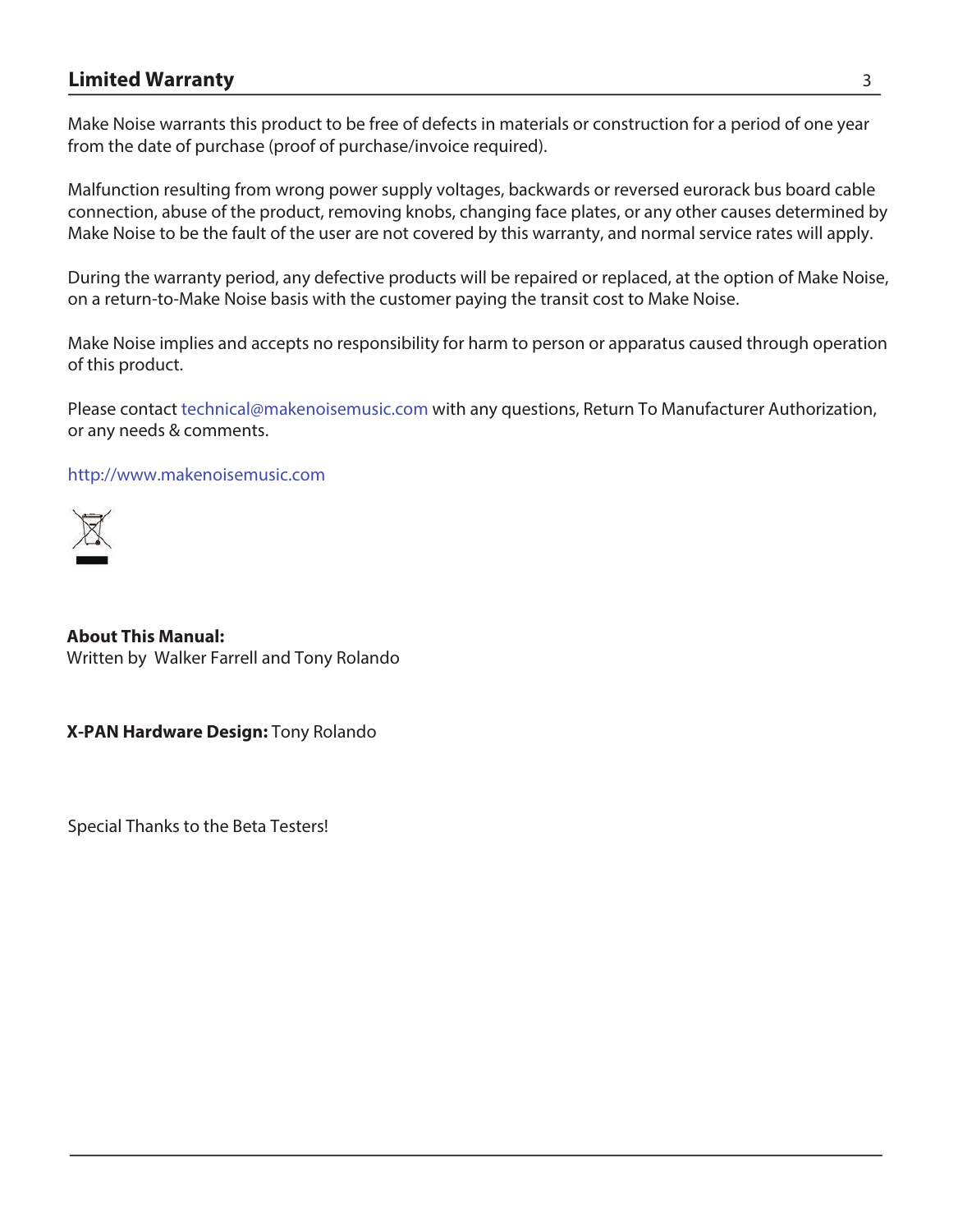# **Electrocution hazard!**

Always turn the Eurorack case off and unplug the power cord before plugging or unplugging any Eurorack bus board connection cable. **Do not touch any electrical terminals when attaching any Eurorack bus board cable.** 

The Make Noise X-PAN is an electronic music module requiring 145mA of +12VDC and 110mA of -12VDC regulated voltage and a properly formatted distribution receptacle to operate.**\*** It is designed to be used within the Eurorack format modular synthesizer system.

Go to http://www.makenoisemusic.com/ for examples of Eurorack Systems and Cases.

To install, fnd necessary space in your Eurorack synthesizer case, confrm proper installation of included eurorack bus board connector cable on backside of module (see picture below), plug the bus board connector cable into the Eurorack style bus board, minding the polarity so that the RED stripe on the cable is oriented to the NEGATIVE 12 Volt line on both the module and the bus board. On the Make Noise 6U or 3U Busboard, the NEGATIVE 12 Volt line is indicated by the white stripe.

**\*Please note: X-PAN consumes significantly more power for its size than most Make Noise modules. This is the cost of having so many high quality audio paths in such a small footprint. Please be sure your bus board has enough available power to accommodate it before installing.**



**Please refer to your case manufacturers' specifcations for location of the Negative supply.**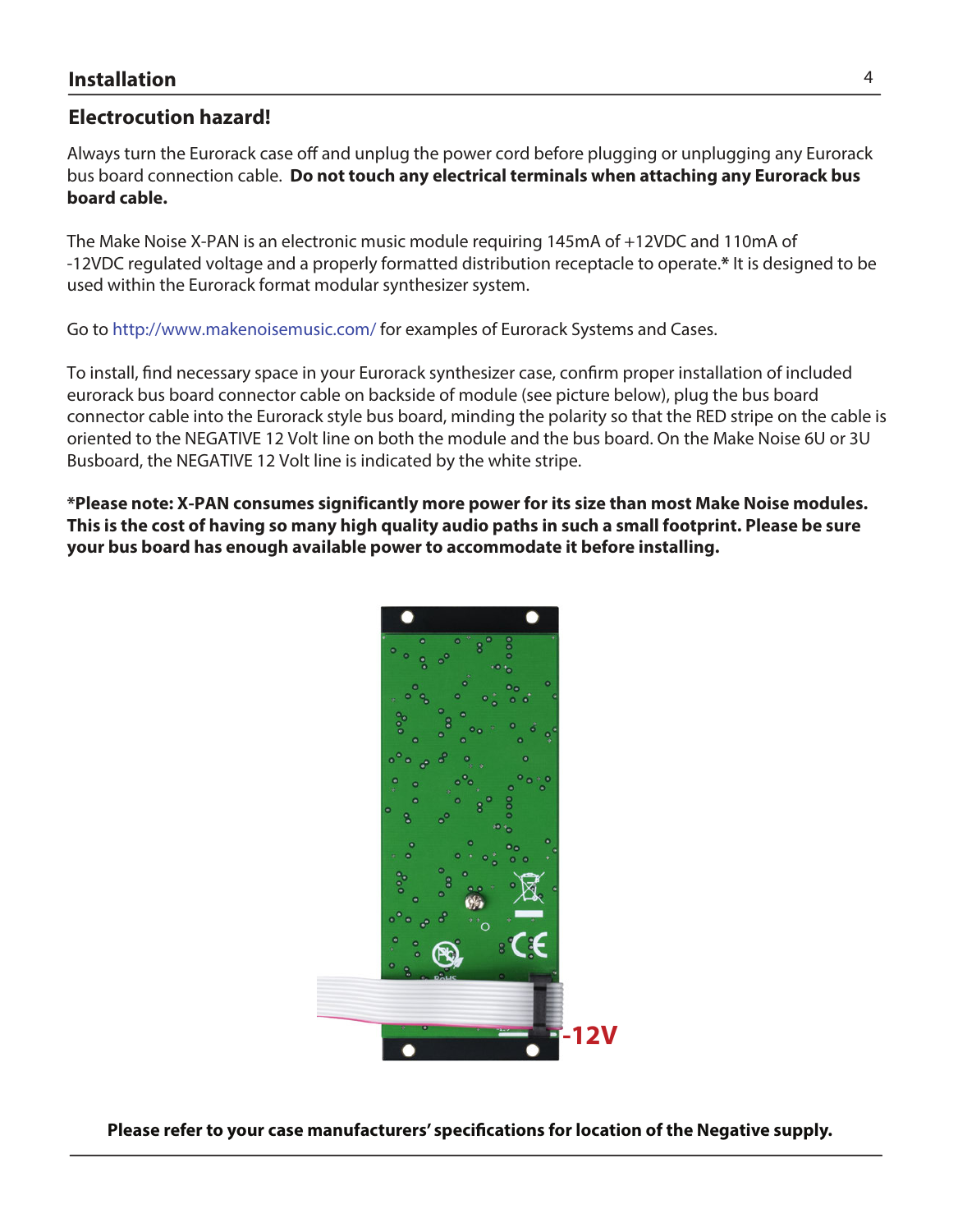# 5 **\*OUSPEVDUJPO**

As modular synthesis evolves, more and more opportunities arise for two-channel (also called stereophonic or colloquially, lovingly, stereo) audio generation and processing. As of the writing of this manual, Make Noise makes several modules that generate and/or process natively stereo signals: Erbe-Verb, Morphagene, QPAS.

However, the traditional signal path in a modular synthesizer remains monaural (colloquially mono). There can be no doubt that natively stereo modules provide a new level of power and inspiration for the synthesist, but they also start to open the door for tools that we can use to let them coexist happily with the many mono signals that are already available. Whether this means transforming mono signals into stereo signals for more advanced processing, or mixing the two types together for intelligible stereo monitoring, the X-PAN represents a bridge between these two paradigms. It will be useful for any synthesist, regardless of the number of stereo modules they already have in their system.

As a DC-Coupled device, the X-PAN may also be used to process control voltage in the modular system.

#### **Overview**

X-PAN is a collection of Channels for mixing and directing signals in a stereo field. It consists of two full featured Channels and one simpler Channel. The top two Channels each have two inputs whose relative level is set by a voltage-controlled crossfader. The result of this crossfade is then sent to the left and/or right SUM outputs based on the setting of a voltage-controlled stereo panorama. The third Channel is a stereo aux input with stereo VCA, which is summed with the other two Channels. All three Channels' outputs appear mixed together at the stereo SUM outputs.

Additionally, the X-PAN's inputs and outputs are DC Coupled for used with control voltages (consider the stereo output to be dual mono in this case).

The Crossfade, Pan, and stereo VCA parameters are all fully voltage-controllable.

X-PAN is a 100% analog audio signal processor, and is not suitable for laboratory use.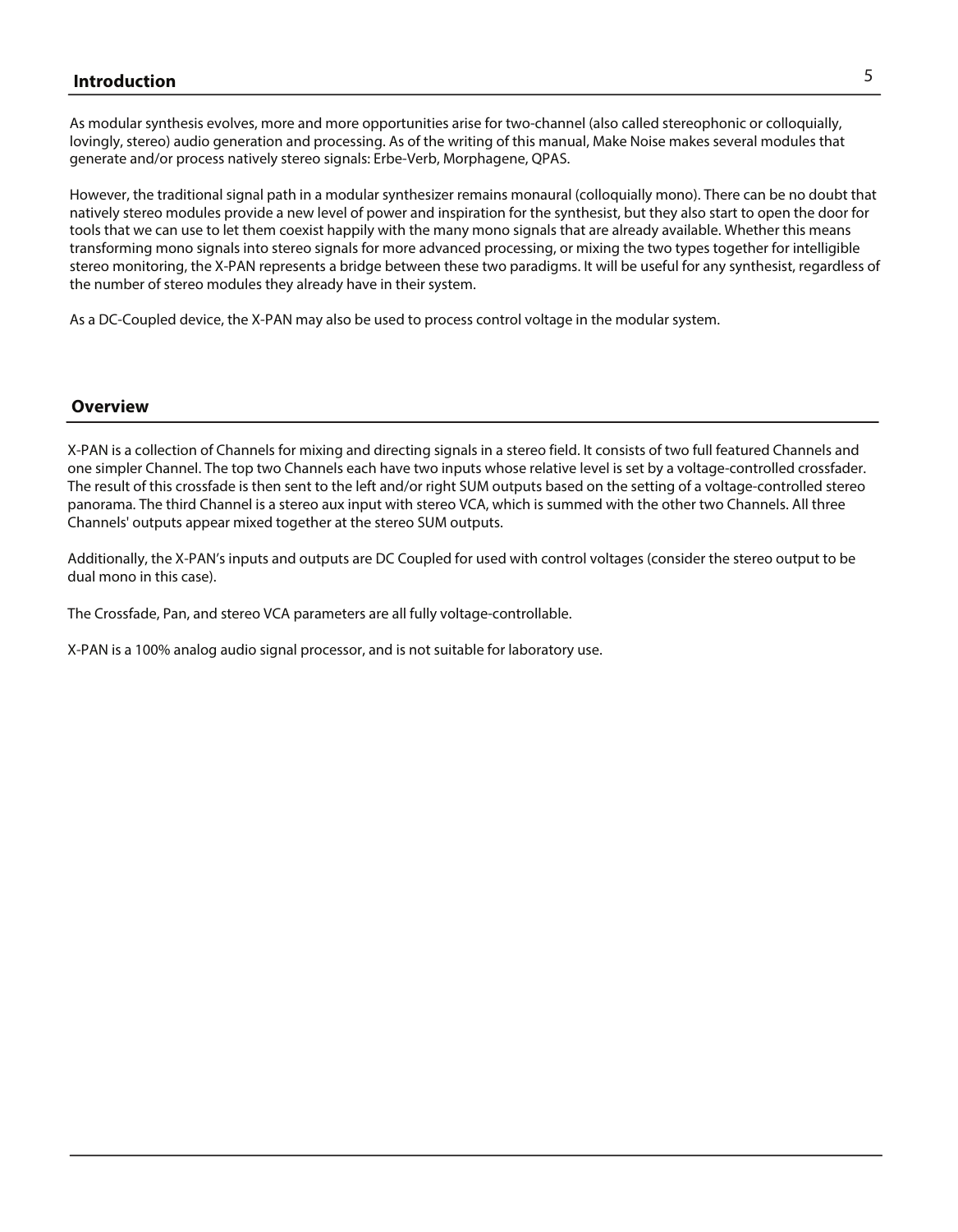

## $X$ -PAN Panel Controls and Inputs/Outputs

- 1. Ch1A Input. Signal to be blended with Ch1B . Modular level signal input, direct coupled, typically 10Vpp.
- 2. Ch1 X-FADE CV Input: Control Voltage input for determining the blend of Ch1A and Ch1B signals. Control Voltage is added to the associated X-FADE Panel Control. Range is 0V to 8V DC.
- 3. Ch1B Input. Signal to be blended with Ch1A. Modular level signal input, direct coupled, typically 10Vpp.
- 4. Ch1 PAN CV Input: Unity gain Control Voltage input for determining the amount of signal from X-FADE sent to the Left and Right outputs. Added to the associated PAN Panel Control. Range is 0V to 8V DC.
- 5. Ch1 X-FADE Panel Control: Sets the blend of Ch1A and Ch1B. Full CCW will be 100% Ch1A and Full CW will be 100% Ch1B.
- 6. Ch1 PAN Panel Control: Sets the panorama for Ch1. Full CCW will be 100% to the Left output and Full CW will be 100% to the Right output.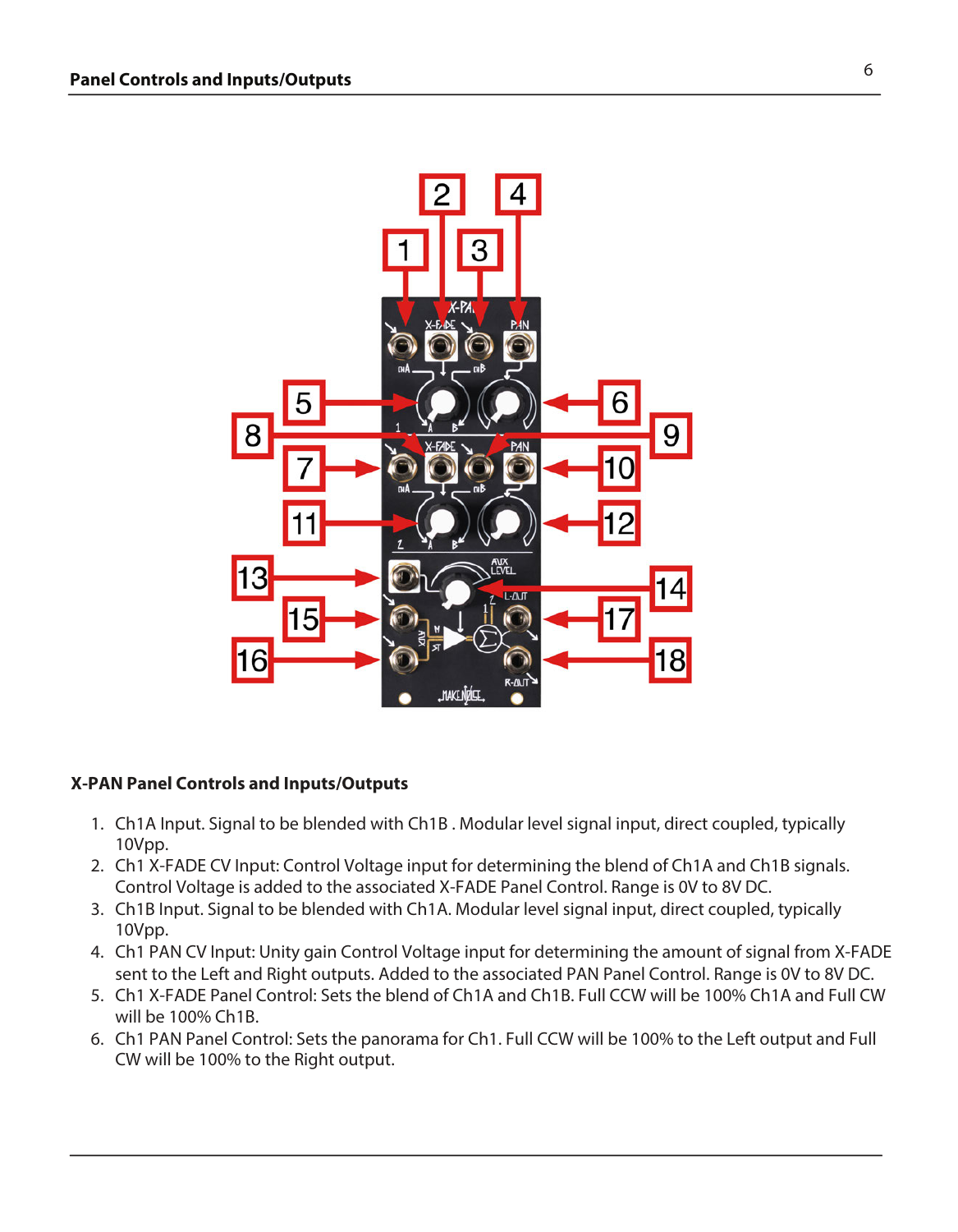

## **X-PAN Panel Controls and Inputs/Outputs**

7. Ch2A Input. Signal to be blended with Ch2B . Modular level signal input, direct coupled, typically 10Vpp. 8. Ch2 X-FADE CV Input: Control Voltage input for determining the blend of Ch2A and Ch2B signals.

Control Voltage is added to the associated X-FADE Panel Control. Range is 0V to 8V DC. 9. Ch2B Input. Signal to be blended with Ch2A. Modular level signal input, direct coupled, typically 10Vpp.

10. Ch2 PAN CV Input: Unity gain Control Voltage input for determining the amount of signal from X-

FADE sent to the Left and Right outputs. Added to the associated PAN Panel Control. Range is 0V to 8V DC. 11. Ch2 X-FADE Panel Control: Sets the blend of Ch2A and Ch2B. Full CCW will be 100% ChA and Full CW will be 100% ChB.

12. Ch2 PAN Panel Control: Sets the panorama for Ch2. Full CCW will be 100% to the Left output and Full CW will be 100% to the Right output.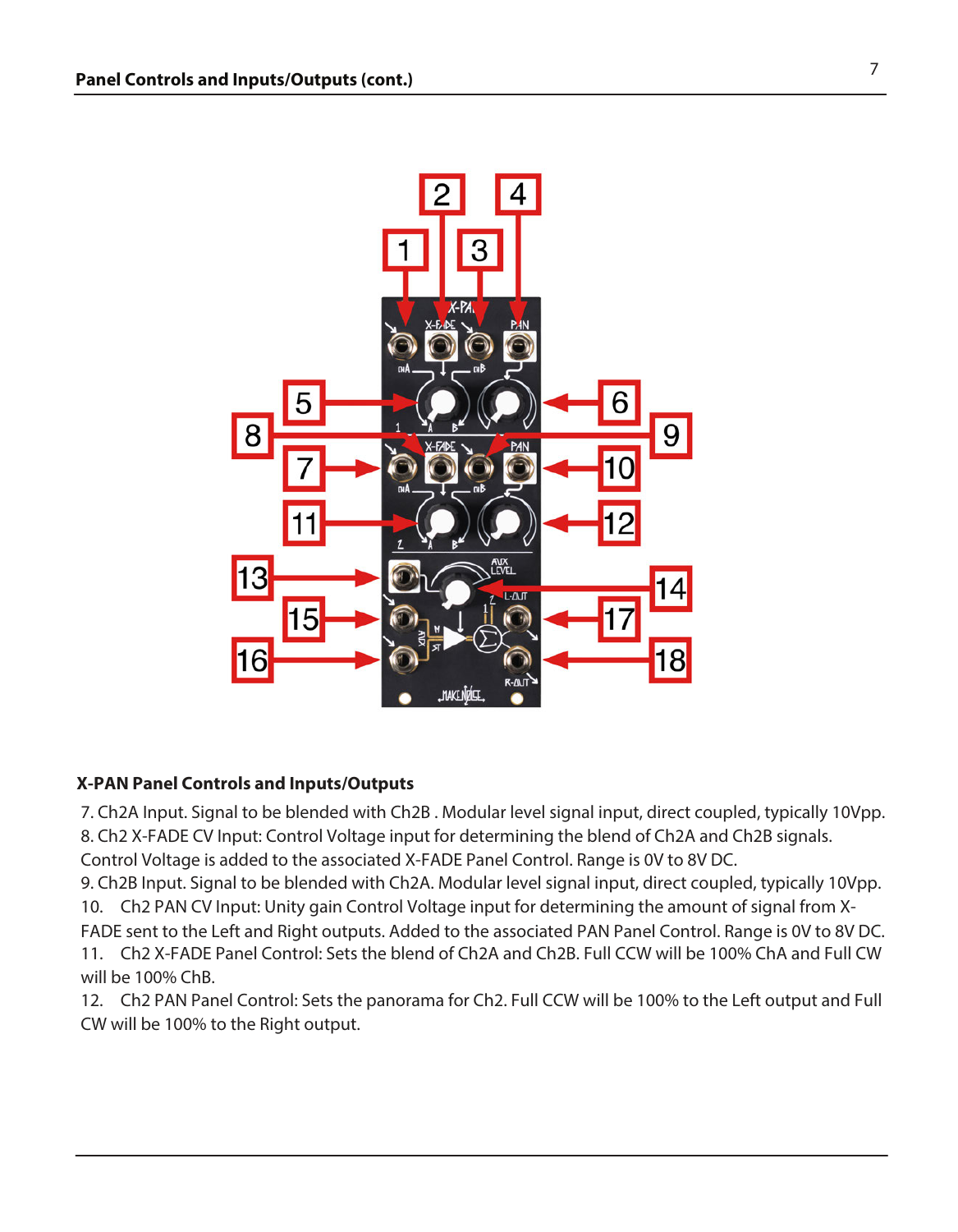

## **X-PAN Panel Controls and Inputs/Outputs**

13. Aux. Stereo VCA CV Input: Unipolar CV input for Aux Level parameter. Range 0V to 8V. Normalized to +8V. 14. Aux. Stereo VCA Level Combo Pot: Unipolar attenuator for Aux. Stereo VCA CV Input. With nothing patched to the CV Input, operates as a manual control for the Aux. Stereo VCA Level.

15. L(Mono) Input. Signal to be processed by the Left Channel Aux. VCA. If nothing is patched to the R Input, signal patched to L Input will be sent to both Left and Right Outputs. Modular level, typically 10Vpp.

16. R Input. Signal to be processed by the Right channel Aux. VCA. If nothing is patched to the R Input, signal patched to L Input will be sent to both Left and Right Outputs. Modular level, typically 10Vpp.

17. Left Output. Sum of all three Channels' left outputs. Modular level.

18. Right Output. Sum of all three Channels' right outputs. Modular level.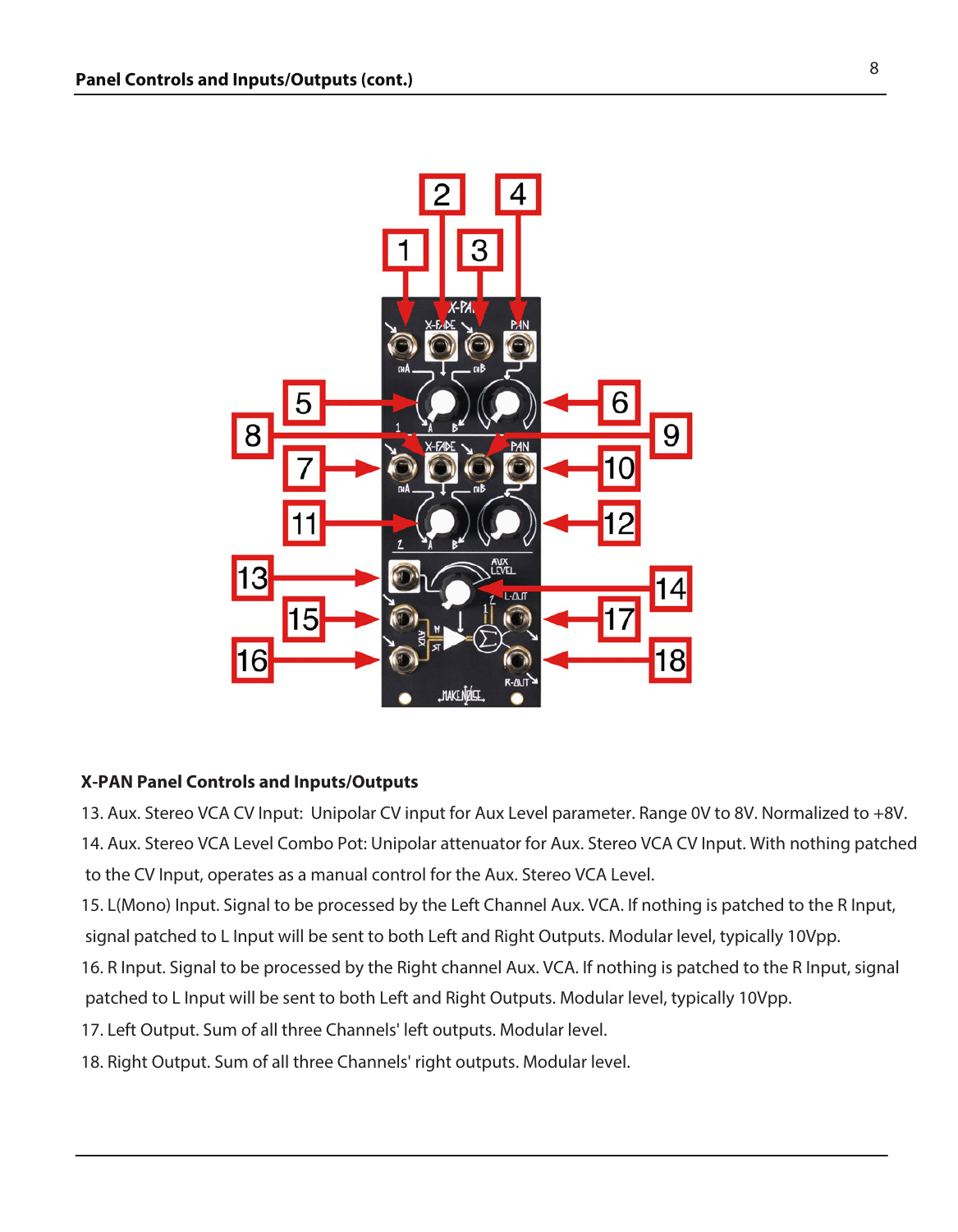# 9 **Understanding the X-PAN**

Each of the main two Channels of the X-PAN consists of two inputs, and crossfade and panorama controls with control voltage inputs.

#### **The Crossfader**

The crossfader is used to set a blend between the two input signals (ChA and ChB). Consider this a simplified, but highly effective and modulatable 2-channel mixer. A typical use would be to patch two waveform outputs of a VCO to the inputs, or perhaps two voices of a larger synthesizer patch, such as two different percussive sounds. Functions or sequences could create automated dynamic blending of the two signals. Leaving one channel input unpatched allows for use of the crossfader as a VCA. (Typically, you will patch ChB, with X-Fade panel control full CCW, and patch positive-going CV to X-FADE CV input.)

#### **The Panorama**

The crossfader's output is routed through the panorama section to decide how much of it will appear in each of the left and right SUM outputs. Use voltage control to animate the panorama, or pan the two Channels differently to achieve a subtle stereo spread.

#### **The Aux Stereo Input and Stereo VCA**

In addition to the main Channels, there is an Aux Stereo Input Channel, with stereo linear VCA and Combo Pot. This Channel allows you to easily add any existing stereo signal to the Sum, or turn a mono signal stereo via the input normalization.

#### **The SUM Outputs**

The SUM outputs contain the sum (mix) of the two Crossfade/Pan Channels and the stereo VCA.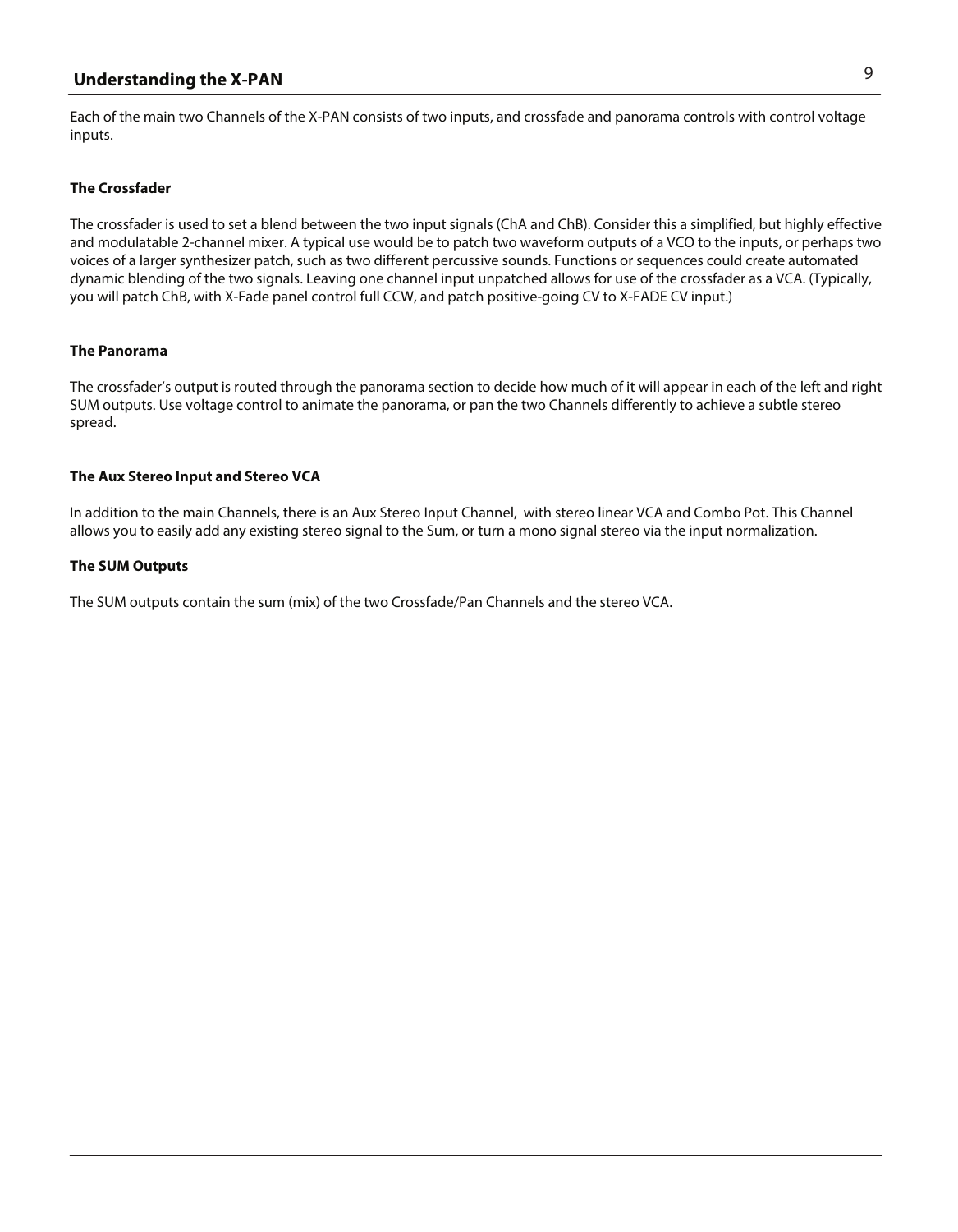## 10 **The Crossfade and Pan CV Inputs**

The CV inputs for Crossfade and Pan parameters are un-attenuated. You will get the most out of them by thinking deliberately about how the panel control setting relates to the amplitude and polarity of the control voltage you have patched to the input.

For example, setting the Panorama to be "Centered" (12:00) with a CV patched will not necessarily result in sound being centered in the mix. This is because the CV is ADDED to the Panel control. To achieve modulation around the Center, you would need to take into account the qualities of your control voltage. Is it positive going? Negative? Bi-Polar? Has it been attenuated? Or is it Full Strength, and powerful?

If you are using a positive CV, then in order to get modulation around the Center of the mix, you will need the PAN control to be set counterclockwise of center (below 12:00). Depending upon the strength of the CV, something more like 10:00 or further CCW will be a good setting to achieve pan animation, aka panimation, around the center.



Positive control voltage is added to the position of the panel control. Panel control is set counterclockwise for modulation around the center.

For a negative CV, you will need the PAN control to be set clockwise of Center (greater than 12:00). Depending upon the strength of the CV, you will need to set PAN to 2:00 or even more CW.



Negative control voltage is subtracted from the position of the panel control. Panel control is set clockwise for modulation around the center.

For modulation around the center, Bi-polar CV is perhaps the easiest to use, because you can set the PAN Panel control to 12:00 and modulate around the Center.



Bipolar control voltage is added to and subtracted from the position of the panel control. Panel control is set to 12:00 for modulation around the center.

The same is true for the X-FADE process, except that the strengths and loudness of the individual signals patched to CH. A and B will also need to be taken into consideration. If you are blending between a very loud and a very soft signal, you will need to set the X-FADE panel control more toward the channel in which the soft signal is patched.